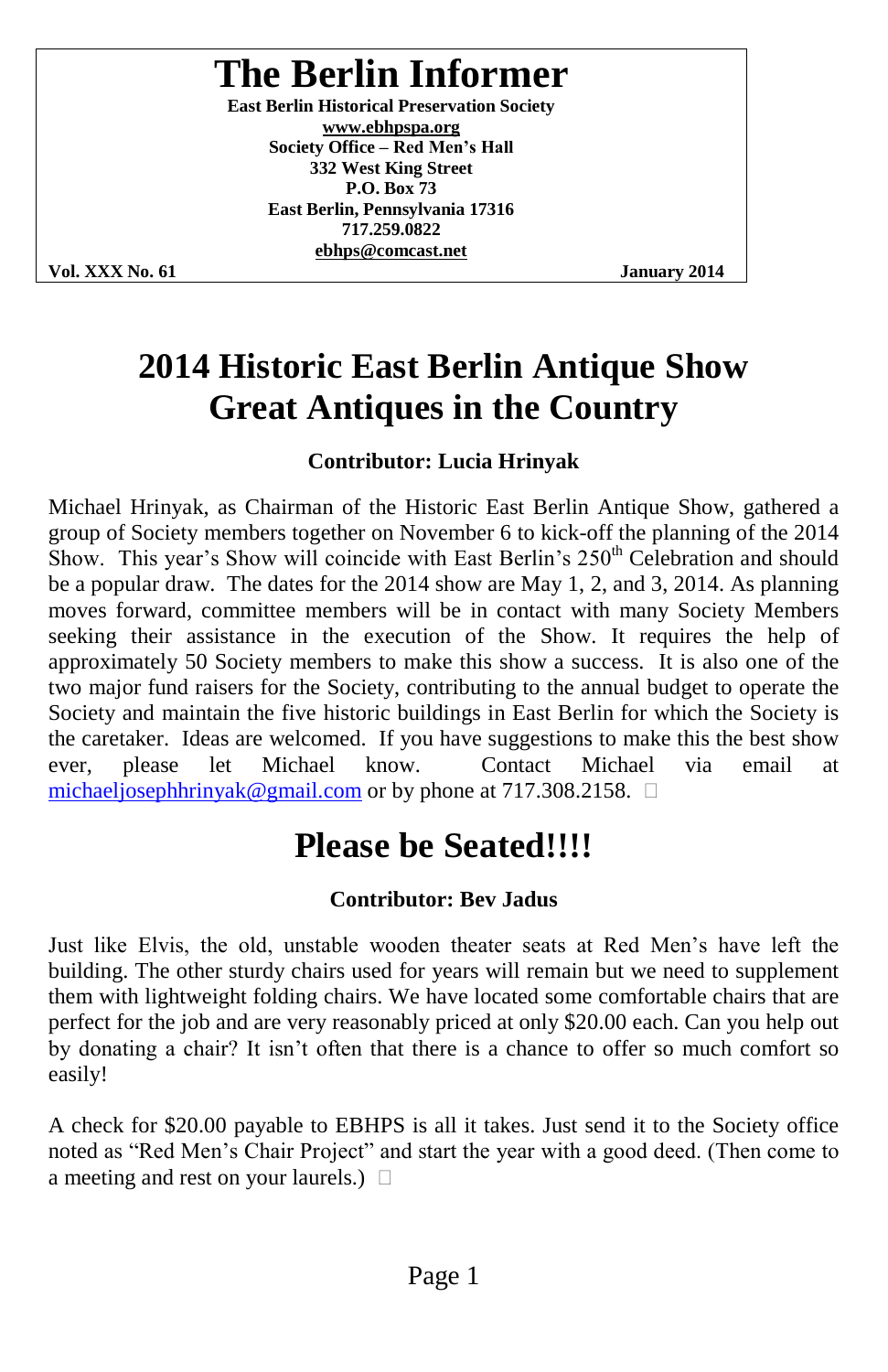## **Message from Board President –Bev Jadus**

East Berlin's 250<sup>th</sup> anniversary year has arrived at last. The borough's Founder's Day Committee, chaired by Robbie Teal, has planned a number of events to take place during the week of May 3-10, 2014. We hope that everyone will join in the fun and make this a celebration to remember for many years.

It is going to be a busy year for the Society as we keep up with our preservation and education projects while planning for the  $250<sup>th</sup>$  as well. By the time you read this, the first floor of Red Men's Hall will be well into a facelift and reorganized with an eye to welcome and interest visitors in the town's heritage and all the Society has to offer. Since November, volunteers have been hard at work moving, cleaning, painting, pitching junk, and getting creative.

Major planning is also well underway for the Historic East Berlin Antique Show (May 1-3), the U.S. Post Office Special Cancellation in the Liberty #1 Engine House (May 8), Colonial Day (September 13), and the Holiday House Tour (December 14). To accomplish all this means that many of our volunteers have multiple jobs. I see them again and again and they are still smiling...Thank you!

**On a very special note:** The 2014 East Berlin 250<sup>th</sup> Anniversary Quilt is on the frame and ready for the Society quilters' winter work. This is a very special edition of the annual raffle quilt series that has been a tradition for many years. Carol Carlson designed this  $50$ " by  $60$ " wall hanging which depicts each of the buildings in the Society's care, pieced from amazing architectural fabrics. Imagine the log house with logs, window panes, chimney and even shingles and the mill done in stone, the school in cracked paint! I watched as Carol made her own patterns based on paintings in Red Men's and admired her skill and patience in making it all fit together so well. I know it took her a very long time to completely design and piece this quilt on her own and want her to know that we all greatly appreciate her efforts to make it unique. Raffle tickets for this  $250<sup>th</sup>$  Anniversary Quilt will be available in January and the drawing will take place, as always, on Colonial Day.

## **An Opportunity Just for You?**

Are you looking for a great way to help out with the  $250<sup>th</sup>$  Anniversary, but you want something which happens only once? The U.S. Post Office special cancellation set for May 8 could be a perfect opportunity for you. We have the site (Engine House) and the post office will provide the official personnel. We have the "How-To" manual and need someone to follow through on the requirements and make sure the event runs smoothly.

Are you good at following directions? Do you finish tasks before their deadline? Do you enjoy making things work? Would you enjoy the feelings of gratitude we would all extend to you? Like to volunteer? Questions? For the Opportunity of a Life Time phone Bev at 259-7049.  $\Box$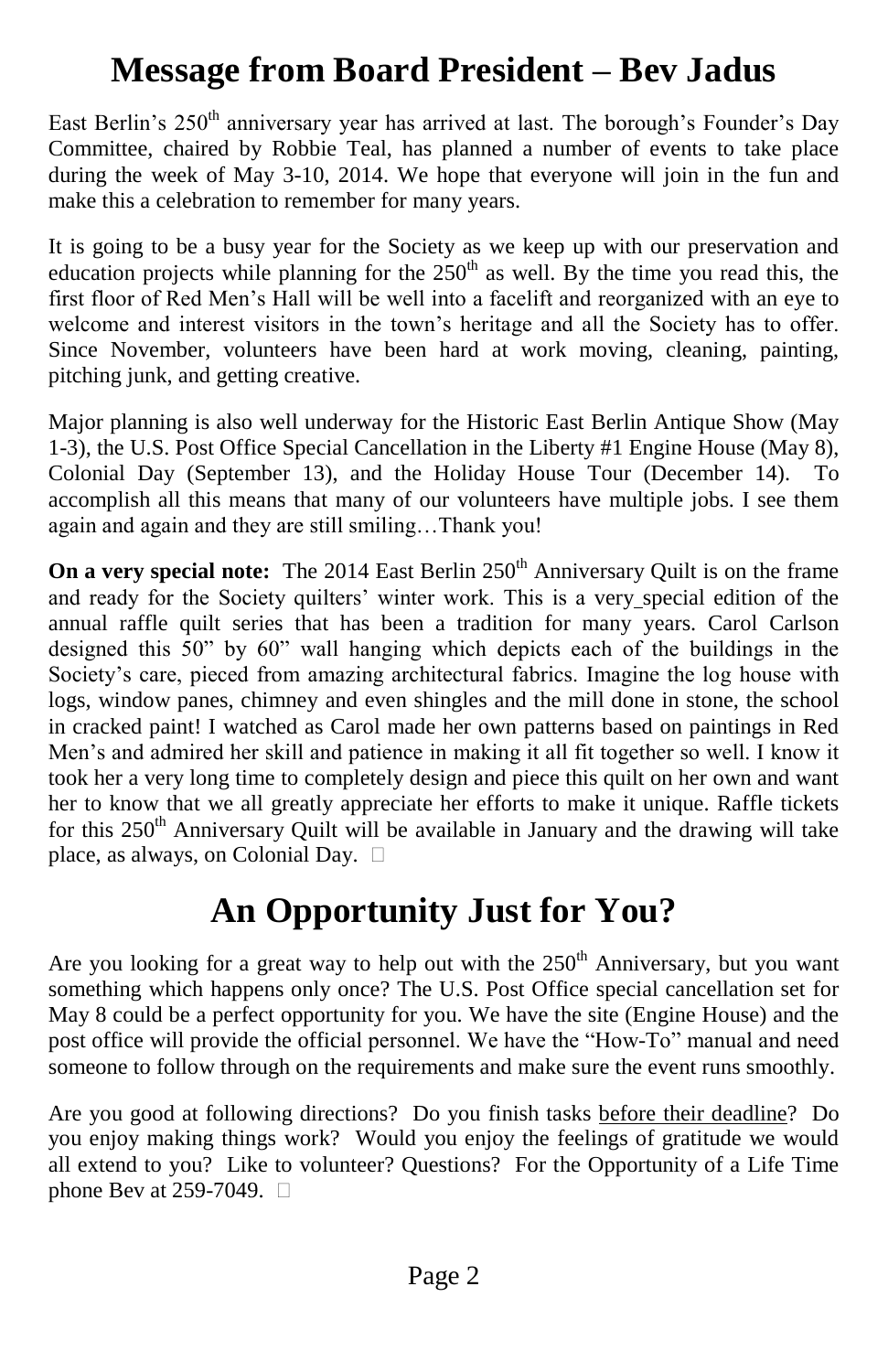# **The 1764 Preservation Fund**

#### **Contributor: Peggy Bange, EBHPS Membership Chairman**

In January, we will contact the 2013 Inaugural Members to request that they renew their membership in *The 1764 Preservation Fund* and again solicit additional East Berlin Area businesses to join the *Fund* in support of your society. If you personally know the owner or chief executive of a local company or organization, we would appreciate that you contact these people directly the first two weeks in January and ask them to make a donation to *The 1764 Preservation Fund*. Please give them the *1764 Preservation Fund* brochure enclosed with this issue *of The Berlin Informer*.

In 2013, we received contributions from seven organizations totaling \$1325. Please support these organizations.  $\Box$ 

| <b>2013 Inaugural Members</b> |                           |                                    |  |  |  |
|-------------------------------|---------------------------|------------------------------------|--|--|--|
| <b>Platinum</b>               | Gold                      | <b>Silver</b>                      |  |  |  |
| East Berlin VFW Post          | <b>East Berlin Smiles</b> | East Berlin Beverage Distributors, |  |  |  |
| 8896                          |                           | Inc.                               |  |  |  |
|                               |                           | East Berlin Chiropractic, LLC      |  |  |  |
|                               |                           | Rick's Custom Baling, LLC          |  |  |  |
|                               |                           | <b>ACNB</b>                        |  |  |  |
|                               |                           | East Berlin Community Library      |  |  |  |

### **Education Report**

#### **Contributor: Karen Sheaffer, Education Chairman**

We recently received an envelope packed full of letters written by students of the Immaculate Conception School, who visited us on October 22. Each letter was written neatly on lined paper and told of their favorite experience while attending our Education Program. Each one thanked our volunteers for showing them the history of East Berlin. Some students even hoped to return again soon. Memories made that day will stay with these students for a long time, maybe even a lifetime. I personally asked them to remember to preserve history when they grow up. I can only hope that someday they have that opportunity.

During the year 2013, we hosted 209 students from three different school districts. The wonderful volunteers I call and ask to help with each of these visits are always willing to lend a hand. The excitement of the students as they rotate between the three buildings learning Early American History is contagious and our volunteers are eager to help each time. If you would like to volunteer, please call me at (717) 259-6555. New volunteers will be given a simple task such as guiding the students between the buildings and keeping them on schedule. That way you can see our program in its entirety before committing to a specific part.  $\square$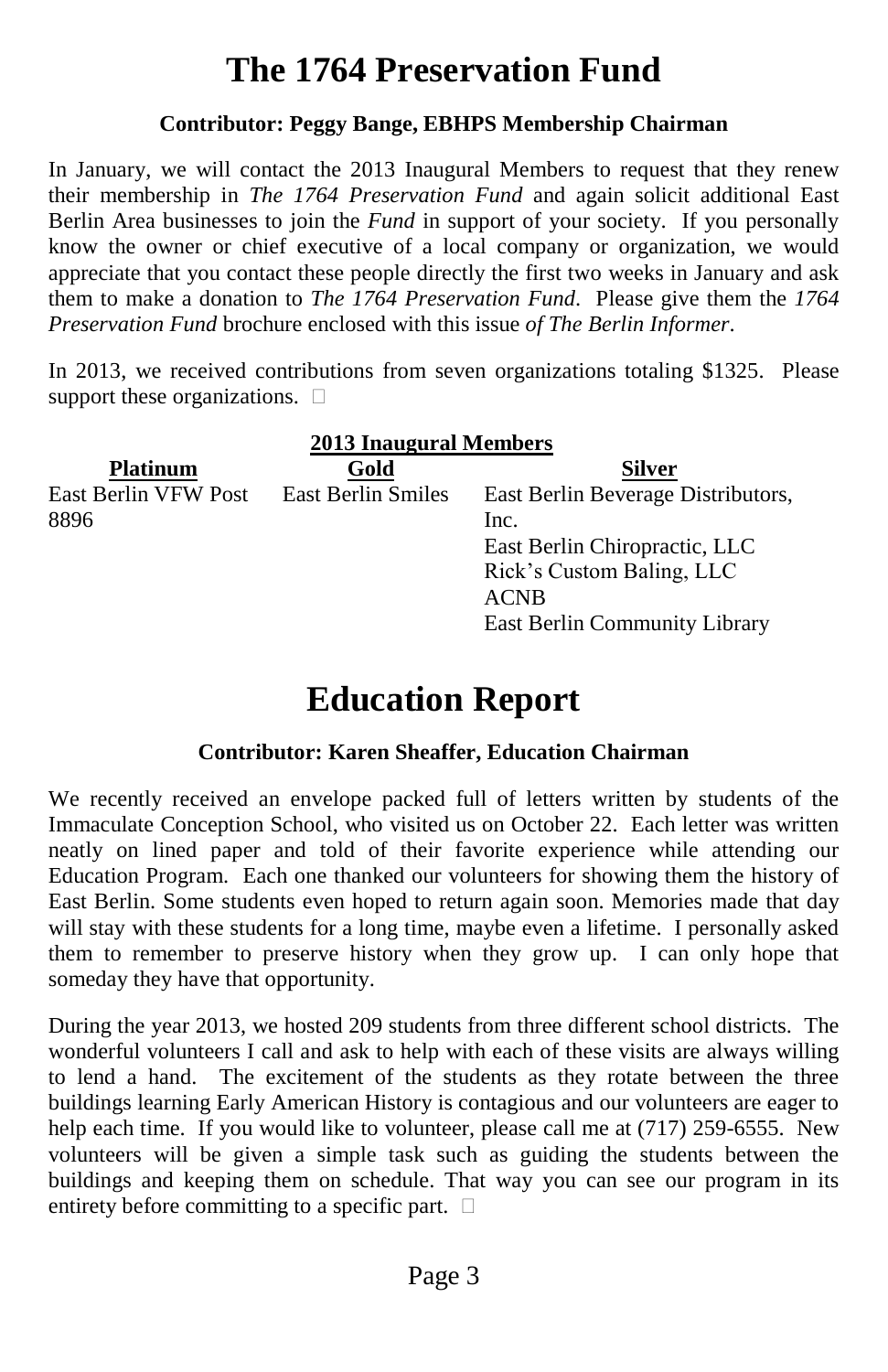## **Society Membership**

#### **Contributor: Peggy Bange, Membership Chairman**

Just as a reminder, your membership in the Society is based on a calendar year, and membership dues are due in January of each year. A copy of the 2014 membership form is included in this issue of *The Berlin Informer*, and a printable membership form is also available on the Society's website.

When this issue of the *Informer* was sent to the printer, we had a total of 61 paid renewal application forms representing 103 members. Adding in our 64 life members, we have 167 members who are current for 2014. Thanks to all of you who have already renewed your memberships for 2014! Submitting your membership renewals early has helped to make it easier to manage the membership process during the renewal period. For those of you who have not yet renewed (and we have about 70 members who still need to renew their memberships), please be sure to send in your renewal forms and dues by the end of January so you can continue to receive *The Berlin Informer* without interruption.

In 2013, we had a total of 14 new members. We are hoping to exceed that number of new members in 2014! To date, we have 6 new members for 2014 –**Susan Liebegott and Thomas Murray (York, PA), Arthur Glazier, Jr. (East Berlin, PA), Danny Sebright (Washington, D.C.), Brenda Mulvey (Abbottstown, PA), and Rae A. Wallen (Pompano Beach, FL)**. Thanks to all of you who helped us acquire these new members!

Please think about giving a 2014 membership in your Society as a gift. Perhaps an anniversary gift or a birthday gift would be appropriate and appreciated. All gift membership recipients will receive a letter informing them of their new membership and acknowledging the donor of the membership.

Your membership "paid-though" date is now printed on the address page of The *Berlin Informer***. Thanks in advance for your prompt membership renewal!**

### **Red Men's Hall History of the Red Men**

(The following is the second part of a three part article on the IORM.)

The Improved Order of Red Men traces its origin to certain secret patriotic societies founded before the American Revolution. They were established to promote Liberty and to defy the tyranny of the English Crown. Among the early groups were: The Sons of Liberty, the Sons of St. Tammany, and later the Society of Red Men.

#### ….**Continued on Page 8**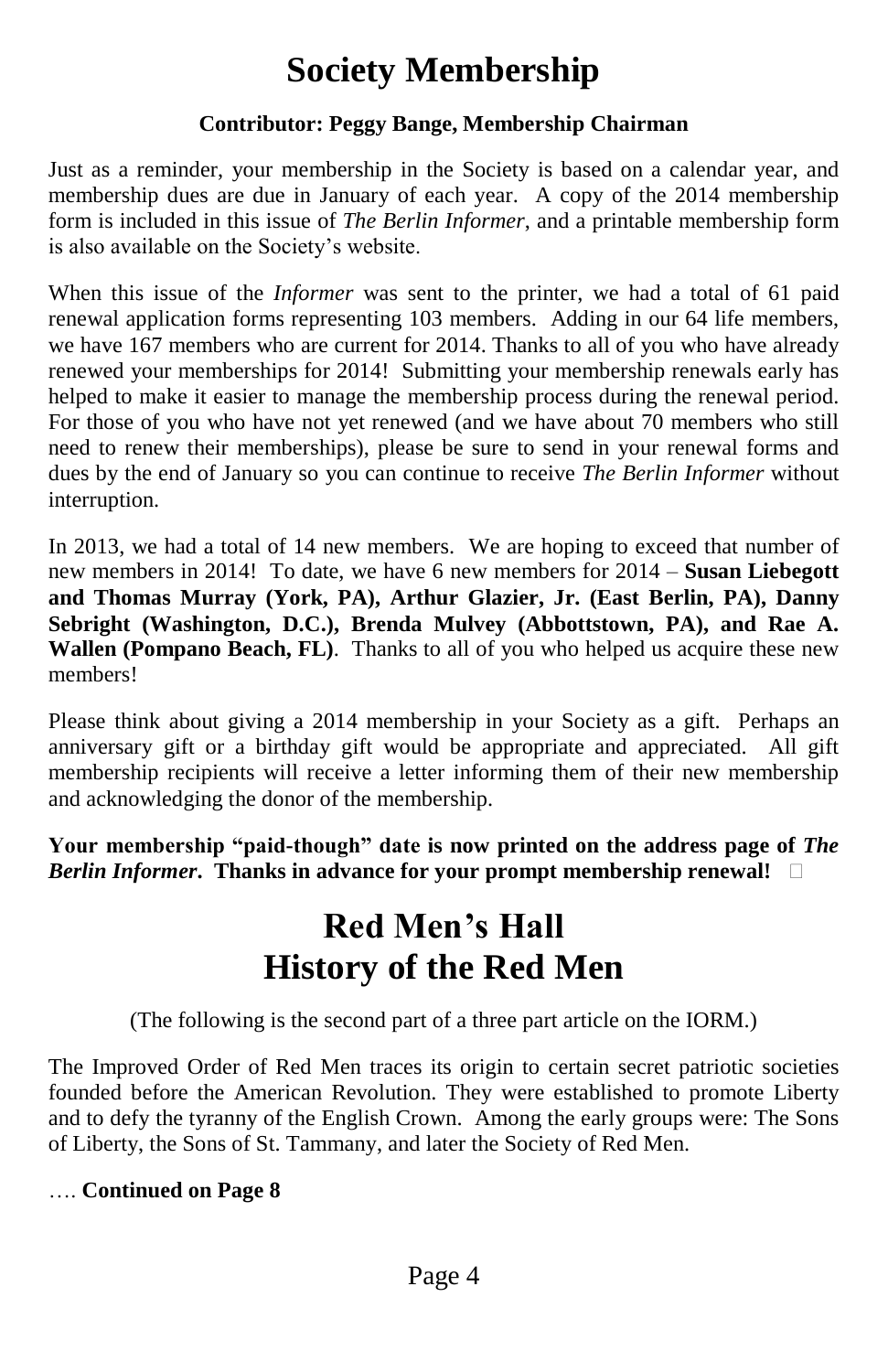## **Life in East Berlin from 1939 –1947**

#### **Contributor: Society Member Charles Bechtel**

Life in the East Berlin area was quite different in the late 1930's and the early 1940's from the suburban life style local citizens experience today. Much of that is due to numerous changes in technology since that time, and the development of modern conveniences like the availability of natural gas for home heating, and improved conveniences such as television, cell phones, and internet services. Another big factor was the highly significant improvement in family incomes, as Adams and York Counties in Pennsylvania gradually experienced the changes that World War II and the post war years brought about.

In 1938, my New Jersey domiciled parents purchased a 132 acre farm two miles west of East Berlin which they envisioned to become their future home. As a result, in the summer of 1939 my mother, Frances Bechtel, accepted the teaching position at Eisenharts School, on present day Lake Road in York County. At the time, the school provided elementary education for eight grades. The teacher was responsible for operating the coal burning furnace, oiling the wood floors, and supervising the daily hand carrying of buckets of fresh water from the nearby farm of Irwin Mummert, which had the nearest well. The teacher also picked up and returned all library books which were borrowed from the Martin Memorial Library in York, PA.

In late summer 1939, my mother, brother William, and I moved into the family farmhouse. Since I was age 5 at the time, our grandmother, Barbra Bechtel, moved into our farm house as my keeper during the 1939-40 school year. At the time, the farmhouse had a working well, but no electricity, and no central furnace or plumbing. Needless to say the farmhouse did not have telephone service during that period.

It was a substantial change in lifestyle from life in New Jersey since the farm also had a one mile long private lane, which we later learned drifted shut during the winter snow storms, causing our mother to stay with family friends in East Berlin when the lane was drifted shut. The students at Eisenharts School walked to school, so the current concept of closing for snow days did not exist.

Our residence at the Reading Township farm lasted only one year because of commuting difficulty. In 1940, our mother, my brother, and I moved to a rental property at 207 Abbottstown Street in East Berlin, which was equipped with indoor electricity, water, and an operating furnace, but like many East Berlin houses it did not have indoor bathrooms, since East Berlin did not have a public sewer system installed as yet. Only homes that had private septic systems on their property at that time had indoor bathrooms. One example was the William Leas home at 400 West King Street. **………..ContinuedonPage7**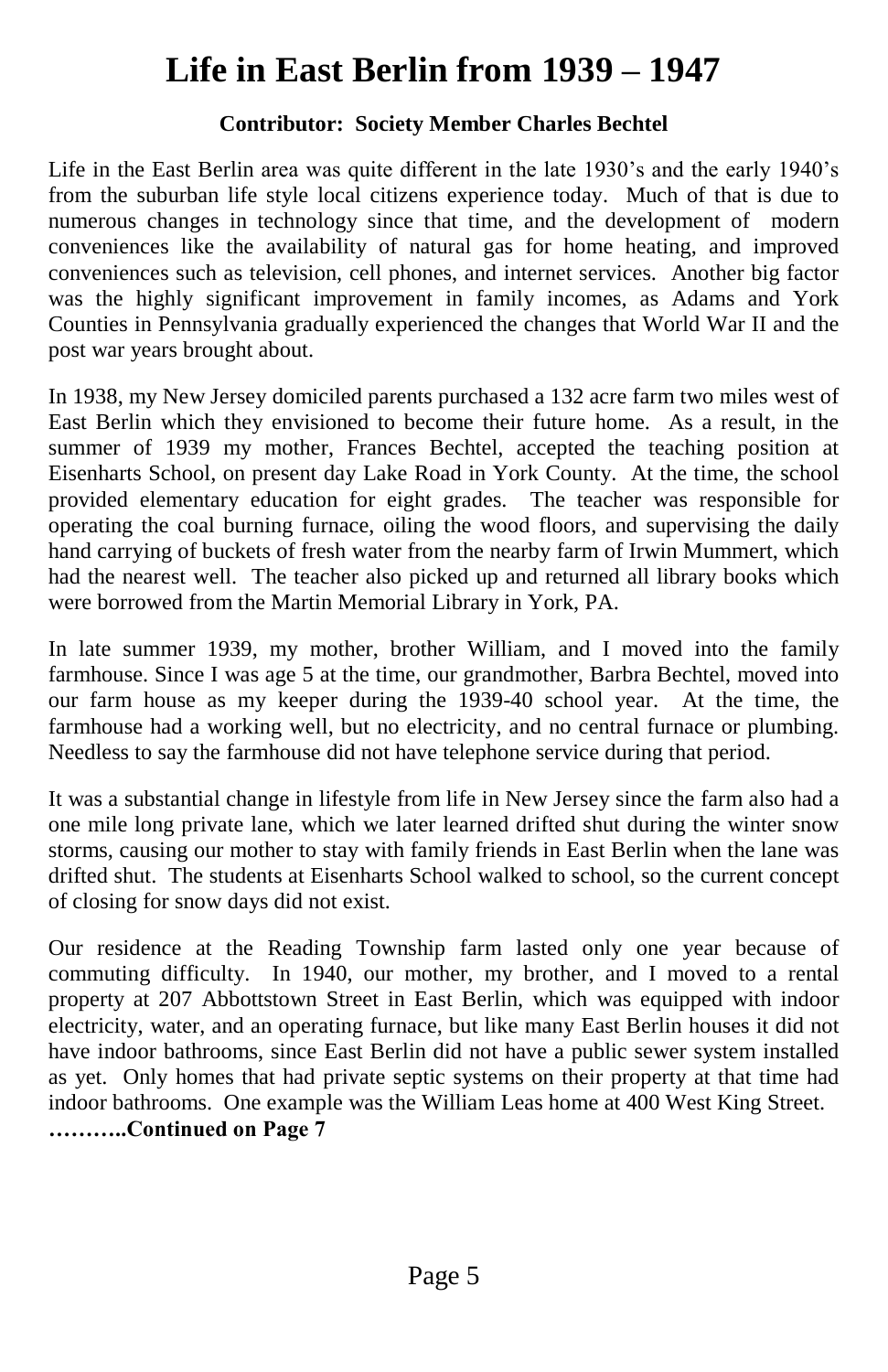### **EBHPS 2014 Calendar of Events**

| <u>Date</u>              | <b>Event</b>                                                            | <b>Time</b>              | Location            |
|--------------------------|-------------------------------------------------------------------------|--------------------------|---------------------|
| January 15               | <b>Board Mtg</b><br>General Mtg                                         | 6:30 p.m.<br>7:30 p.m.   | Red Men's           |
| February 19              | <b>Board Mtg</b>                                                        | 6:30 p.m.                | Red Men's           |
| March 19                 | <b>Board Mtg</b><br>General Mtg                                         | 6:30 p.m.<br>7:30 p.m.   | Red Men's           |
| April 16                 | <b>Board Mtg</b>                                                        | 6:30 p.m.                | Red Men's           |
| May 1,2,& 3              | <b>Antique Show</b>                                                     | TRD                      | Community<br>Center |
| May 21                   | <b>Board Mtg</b><br>General Mtg                                         | $6:30$ p.m.<br>7:30 p.m. | Red Men's           |
| June 14                  | <b>Strawberry</b><br><b>Festival</b>                                    | 6:00 p.m.                | Swigart's<br>Mill   |
| June 18                  | <b>Board Mtg</b>                                                        | 6:30 p.m.                | Red Men's           |
| July 16                  | <b>Board Mtg</b><br>General Mtg                                         | 6:30 p.m.<br>7:30 p.m.   | Red Men's           |
| August 20                | <b>Board Mtg</b>                                                        | 6:30 p.m.                | Red Men's           |
| September 13             | <b>Colonial Day</b>                                                     | 8 a.m. -<br>4 p.m.       | West King<br>St.    |
| September 17             | <b>Board Mtg</b><br>General Mtg                                         | 6:30 p.m.<br>7:30 p.m.   | Red Men's           |
| October 15               | <b>Board Mtg</b>                                                        | 6:30 p.m.                | Red Men's           |
| November 19              | <b>Board Mtg</b><br>General Mtg<br>(Election of<br>Officers &<br>Board) | 6:30 p.m.<br>7:30 p.m.   | Red Men's           |
| November 28, 29, &<br>30 | <b>Log House</b><br><b>Craft Show</b>                                   | 10 a.m. -<br>4 p.m.      | Log House           |
| December 6               | Christmas<br><b>Party</b>                                               | 6:30 p.m.                | Swigart's<br>Mill   |
| December 14              | <b>House Tour</b>                                                       | 12 noon -<br>5 p.m.      | <b>East Berlin</b>  |
| December 17              | <b>Board Mtg</b>                                                        | 6:30 p.m.                | Red Men's           |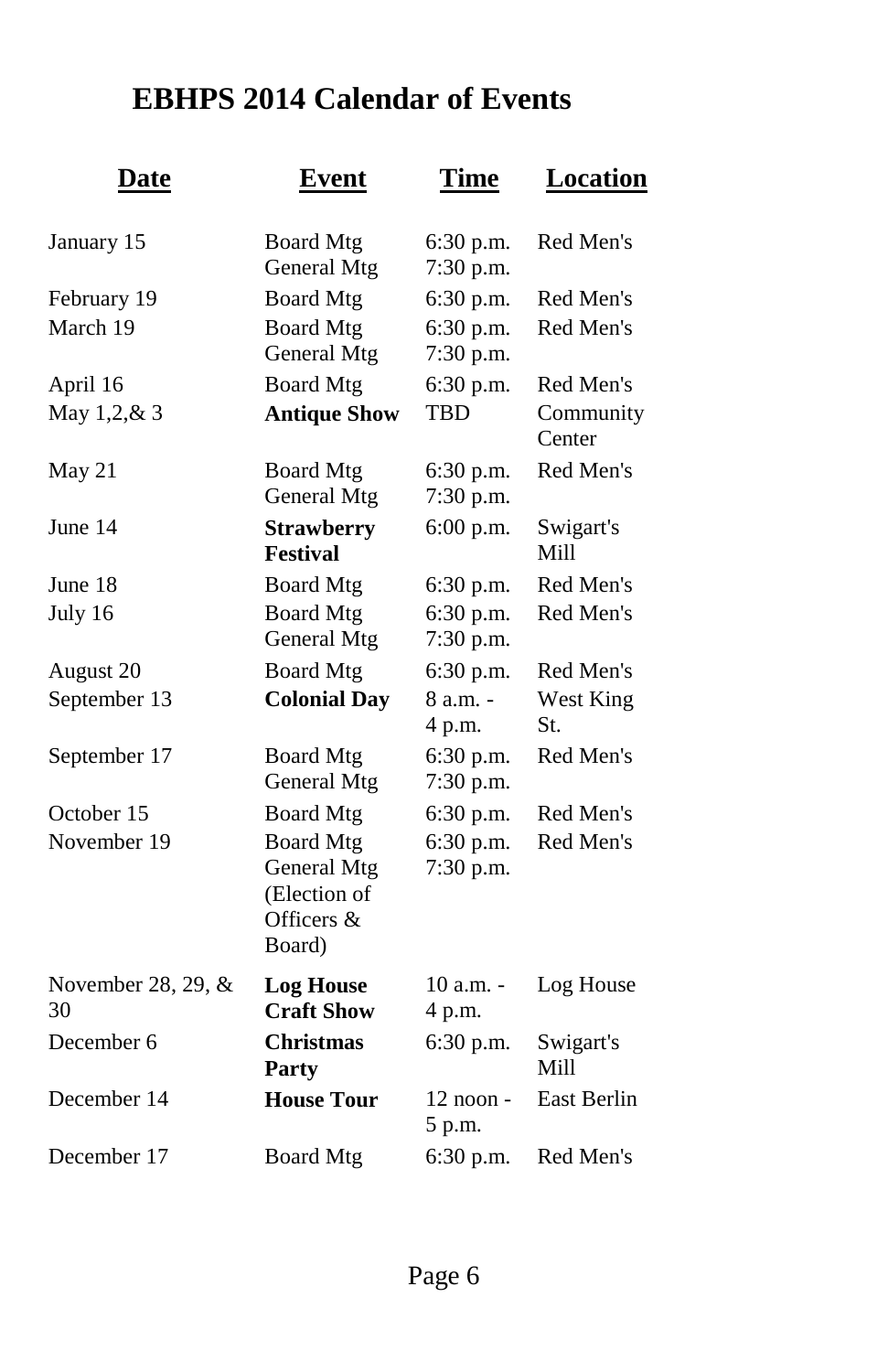### **2014 EBHPS Officers and Board of Directors**

| <b>Position</b>       | <b>Name</b>             | Phone#       | Email                           |
|-----------------------|-------------------------|--------------|---------------------------------|
| President             | <b>Bev Jadus</b>        | 717.259.7049 | baj12@verizon.net               |
| Vice<br>President     | Michael<br>Hrinyak      | 717.308.2158 | michaeljosephhrinyak@gmail.com  |
| Treasurer             | <b>Bob Todd</b>         | 717.292.2303 | b.todd123@comcast.net           |
| Secretary             | Karen<br>Sheaffer       | 717.259.6555 | sheaffergarden1@verizon.net     |
| Director<br>(12/2014) | Mike Loges              | 717.259.9690 | countrycrowantiques@verizon.net |
| Director<br>(12/2014) | Jenn Oswald             | 717.308.0169 | jennoswald4@comcast.net         |
| Director<br>(12/2014) | Erma<br><b>Barnhart</b> | 717.633.9727 | barnhut@centurylink.net         |
| Director<br>(12/2015) | Carol<br>Carlson        | 717.259.8076 | bechtelvictbb@aol.com           |
| Director<br>(12/2015) | Jane Fox                | 717.259.9856 | jafox39@gmail.com               |
| Director<br>(12/2015) | Sharon<br>O'Connell     | 717.870.1634 | sharona247@gmail.com            |
| Director<br>(12/2015) | Connie<br>Rogers        | 717.659.1648 | $c$ irmouse@yahoo.com           |

#### TERM EXPIRATION DATES ARE LISTED BY EACH DIRECTOR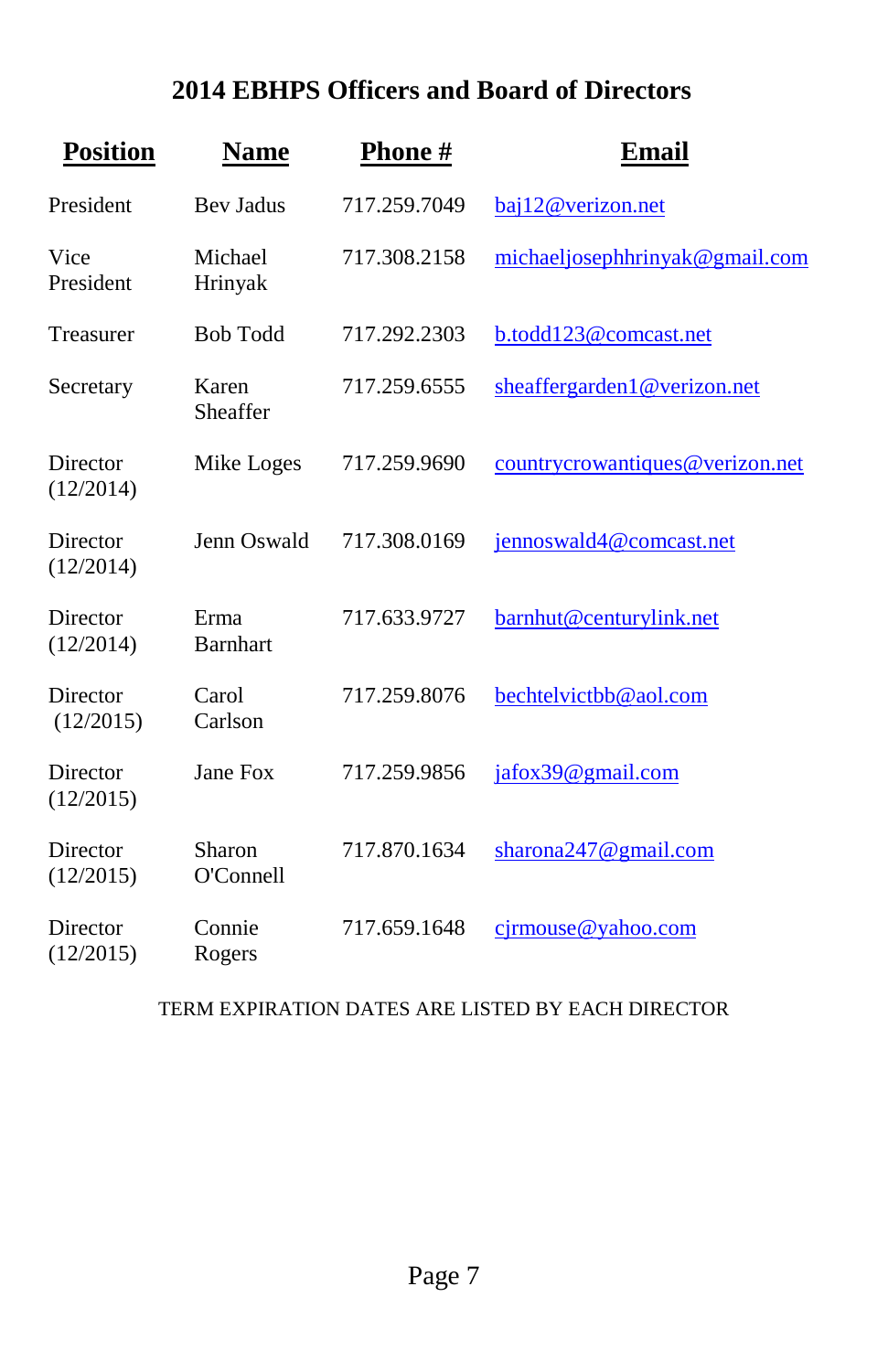## **When Your Email Address Changes**

If you have a change in your email address throughout the year, please remember to email us your new address at ebhpsmembership@gmail.com . This way you will be sure to receive important Society information and promotions in a timely manner.  $\Box$ 

## **Red Men's First Floor Face Lift**

In preparation for East Berlin's  $250<sup>th</sup>$  anniversary, celebration in May, the Board voted in November to use a recent donation made by a friend of the Society to spruce-up the inside of the first floor of Red Men Hall. The goal is to make our Society headquarters more inviting for people to stop by and tickle their curiosity.

A group of members gathered in December to prepare the walls for painting, which will occur in January. After the painting is complete, the bathrooms will receive new linoleum floors and the rug will get shampooed. If you can help with painting and other tasks beginning January 8, please contact Bill Powell at 717.259.7049.

#### Life in East Berlin from 1939 – 1947 ....... Continued from Page 4

As we settled in East Berlin, I clearly recall the iceman hand delivering ice to our home twice a week. One of my assigned duties was to empty the melted water from the water tray beneath the ice box. I also quickly learned how to shovel coal into the furnace during cold weather and to help carry out the coal ashes to the far end of the garden.

Then too, there were chickens to be fed and eggs to be gathered and cleaned for sale. In those days, many barns in East Berlin had attached chicken houses and of course it was permissible to have chickens in town during that era. The family also planted and harvested from their personal Victory Garden during the war years.

Our father was a principal of a New Jersey Junior High School and visited us at Christmas and worked in the East Berlin area during the summer school vacations. In 1942, he resigned his position in New Jersey and became employed by one of the industrial firms in York, PA during the remaining World War II years.

In 1946 our family moved to the Reading Township farm after it became possible to have the farmhouse wired for electricity. That change provided a whole new spectrum of experience and opportunities while attending the East Berlin Public Schools and also learning to care for cattle, geese, ducks, hogs, and sheep. Another activity involved assisting the family in selling dressed chickens, dressed ducks, and both fresh and cured pork, plus fresh corn and vegetables in a door to door route in sections of York. PA. These activities provided experience in farming as well as marketing, both of which assisted me considerably in later years.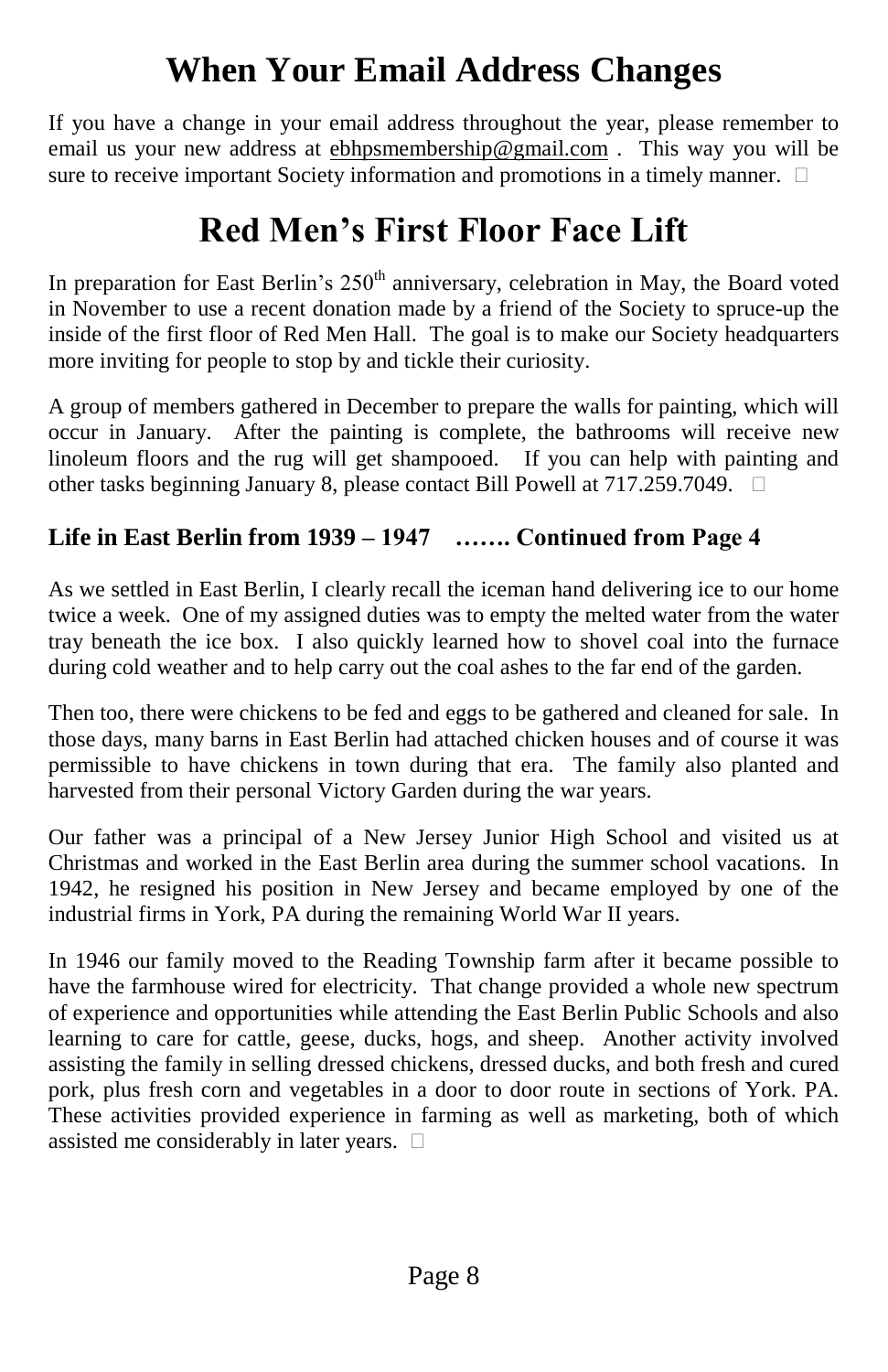#### **History of the Red Men** .... Continued from Page 3

On December 16, 1773, a group of men, all members of the Sons of Liberty, met in Boston to protest tax on tea imposed by England. When their protest went unheeded, they disguised themselves as Mohawk Indians, proceeded to Boston harbor, and dumped overboard 342 chests of English tea.

During the Revolutionary War, members of the secret societies quenched their council fires and took up muskets to join with the Continental Army. To the cause of Freedom and Liberty they pledged their lives, their fortunes, and their sacred honors. At the end of the hard fought war the American Republic was born and was soon acknowledged among the nations of the world.

Following the American Revolution many of the various secret societies founded before and during the conflict continued in existence as brotherhoods or fraternities.

For the next 35 years, however, each of the original Sons of Liberty and Sons of St. Tamina groups went their own way, under many different names. In 1813, at historic Fort Mifflin, near Philadelphia, several of these groups came together and formed one organization know as the Society of Red Men. The name was changed to the Improved Order of Red Men in Baltimore in 1834.

At Baltimore, Maryland, in 1847, the various local tribes came together and formed a national organization called the Grand Council of the United States.

With the formation of a national organization, the Improved Order of Red Men soon spread, and within 30 years there were State Great Councils in 21 states with a membership of over 150,000. The Order continued to grow and by the mid-1920s there were tribes in 46 state and territories with a membership totaling over one-half million.

Today, The Improved Order of Red Men continues to offer all patriotic Americans an organization that is pledged to the high ideals of Freedom, Friendship, and Charity. These are the same ideals on which the American nation was founded. By belonging to this proud and historic organization you can demonstrate your desire to continue to the battle started in Lexington and Concord to promote Freedom and protect the American Way of Life.

In an ensuing issue of *The Berlin Informer* we will present Goals of the Red Men. (Excerpts are reprinted with permission of the IORM, Waco, TX.)  $\Box$